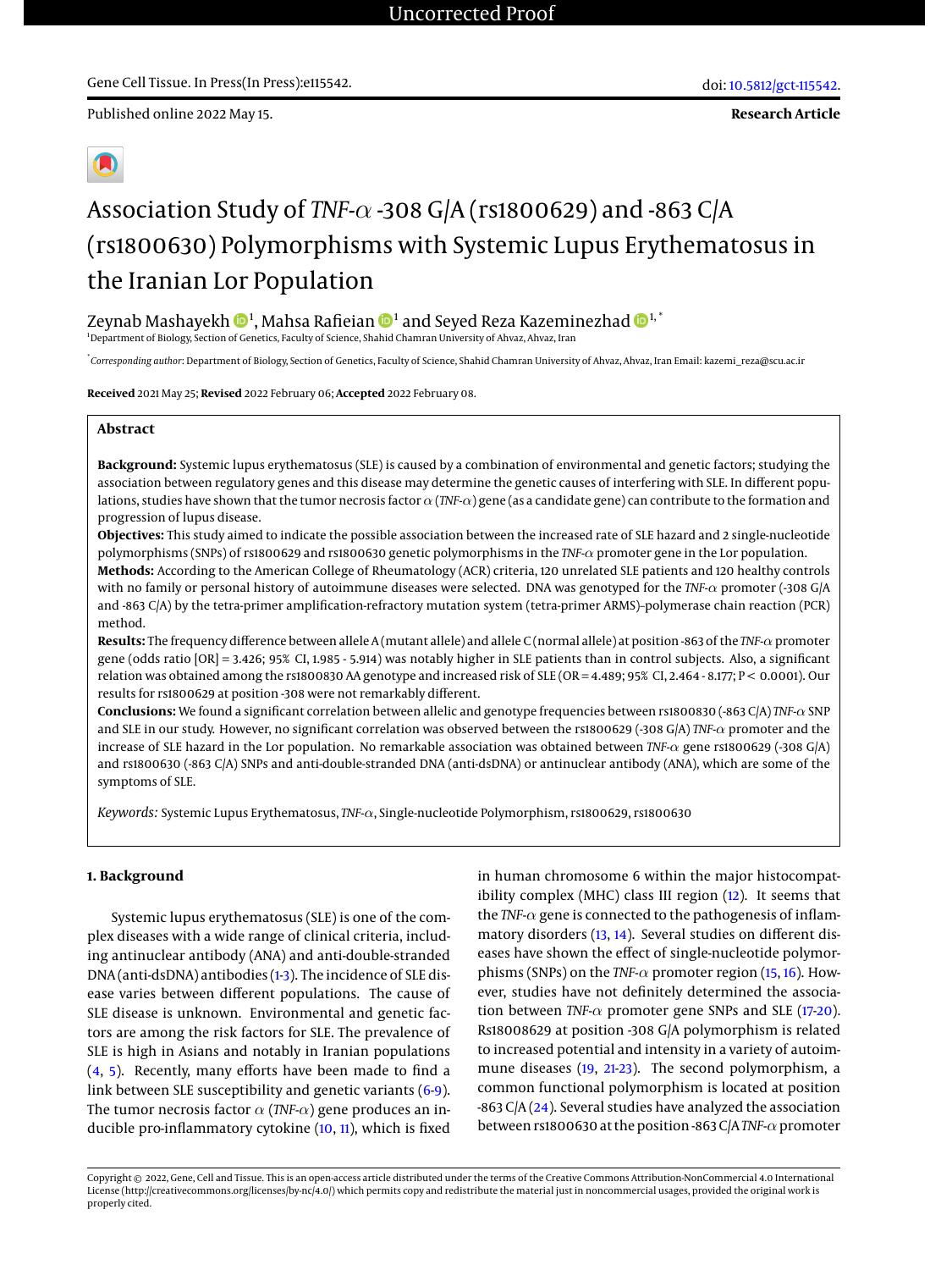gene polymorphism and inflammatory disorders such as SLE [\(18,](#page-5-13) [25](#page-5-14)[-28\)](#page-5-15). However, different populations have shown different results. No studies have been performed to study the association with rs18008629 at position -308 G/A and also rs1800630 at position -863 C/A *TNF-*α gene polymorphisms in the case of SLEin the Iranian Lor Population.

# **2. Objectives**

We studied the association between rs1800629 *TNF-*α at position -308 G/A and rs1800630 *TNF-*α at position -863 C/A promoter polymorphisms and the susceptibility of SLE hazard.

#### **3. Methods**

#### *3.1. Patients*

According to the American College of Rheumatology (ACR) criteria, 120 unrelated SLE patients were selected. Also, 120 healthy individuals with no personal and family history of autoimmune disease were selected as controls. Both serological factors (ANA autoantibodies and anti-dsDNA) associated with the disease were also determined by diagnostic tests in patients, such as ANA autoantibodies ( $n = 114$ ) and anti-dsDNA ( $n = 116$ ). For this study, we selected all cases and controls from the Iranian Lor population.

#### *3.2. Genotyping*

Genomic DNA was isolated from peripheral blood leukocytes using the salting-out method [\(29\)](#page-5-16). Briefly, 500  $\mu$ L of blood was transferred to 1.5- $\mu$ L microfuge tubes, and 1-mL cold water was added. The solutions were gently mixed and centrifuged at 13 000g for 1 minute at room temperature. Then, the supernatant was discarded. The procedure was repeated twice. Next, 300  $\mu$ L TES buffer (pH = 7.5; NaCl [150mM], Tris-base [10mM], EDTA [10mM]), 320  $\mu$ L SDS 10%, and 25  $\mu$ L proteinase K (CinnaGen, Iran) were added, and the mixture was incubated at 37°C for 2 hours. Then, 220  $\mu$ L of saturated NaCl was added with gentle mixing, and the mixture was centrifuged at 13 000g for 15 minutes. The supernatant was transferred to a new microfuge tube, where 550  $\mu$ L of cold isopropanol was added and centrifuged at 13000 g for 2 minutes. The supernatant was discarded, and 1 mL of cold ethanol 70% was added. The suspension was gently mixed and centrifuged at 13000 g for 1 minute. Finally, pellets were dried before dissolving in 50  $\mu$ L of TE buffer (Tris base [10mM], EDTA [1mM]) and preserved at -20°C. Recognition of *TNF-*α

-308 and -863 polymorphisms was performed by the tetraprimer amplification-refractory mutation system (tetraprimer ARMS)–polymerase chain reaction (PCR) method. Four primers were tested, of which 2 inner primers (ie, inner forward and reverse) and 2 outer primers (ie, the outer forward and reverse) were the same primers. All 4 primers were designed using the NCBI bioinformatics database and then blasted [\(Table 1\)](#page-2-0).

As a positive control, 323-base pairs (bp) and 200-bp constant DNA fragments (for *TNF-*α -308 and -863 polymorphisms, respectively) were amplified with outer primers. For the *TNF-*α -308 polymorphism, the thermal cycle of the test was as follows  $94^{\circ}C(4 \text{ minutes})$  (primary denaturation), annealing (for 30 cycles): 94°C (denaturation), 56°C(annealing), and 72°C (30 s each) (extension) and final elongation 72°C (7 minuts). For the *TNF-*α -863 polymorphism, the thermal cycling condition was followed by primary denaturation at 94°C (4 minutes), annealing (for 30 cycles): 95°C (denaturation), 60°C (annealing), and 72°C (30 s each) (extension) and final elongation 72°C (7minuts). Then, the products were visualized using electrophoresis in 2% and 2.5% agarose gels (*TNF-*α -308 and -863 polymorphisms, respectively) and stained with DNA safe stain (CinnaGen, Iran; [Figure 1\)](#page-2-1).

#### *3.3. Statistical Analysis*

The distribution of rs1800629 and rs1800630 genotypes was checked to analyze the deviation from Hardy-Weinberg equilibrium in SLE cases and controls using the chi-square test. Using chi-square and logistic regression tests, allelic and genotypic dispensation between the patients and healthy controls was analyzed. P-values less than 0.05 were considered statistically significant. The odds ratio (OR) and 95% CIs were also evaluated. Besides these 2 polymorphisms, the eventual correlation with 2 clinical manifestations was examined by the chi-square test. Statistical analysis of the data was performed using SPSS version 24 (SPSS Inc, Chicago, Ill, USA).

#### **4. Results**

In this study, *TNF-*α -308 G/A and -863 C/A SNPs were analyzed in 120 healthy controls and 120 cases with SLE. The -308 G/A polymorphism showed a significant departure from Hardy-Weinberg equilibrium among controls and patients in genotype distribution ( $P < 0.0001$ ). Genotype distribution analysis for -863 C/A polymorphism Hardy-Weinberg equilibrium showed a significant deviation among patients but not controls ( $P < 0.0001$  and  $P >$ 0.05, respectively).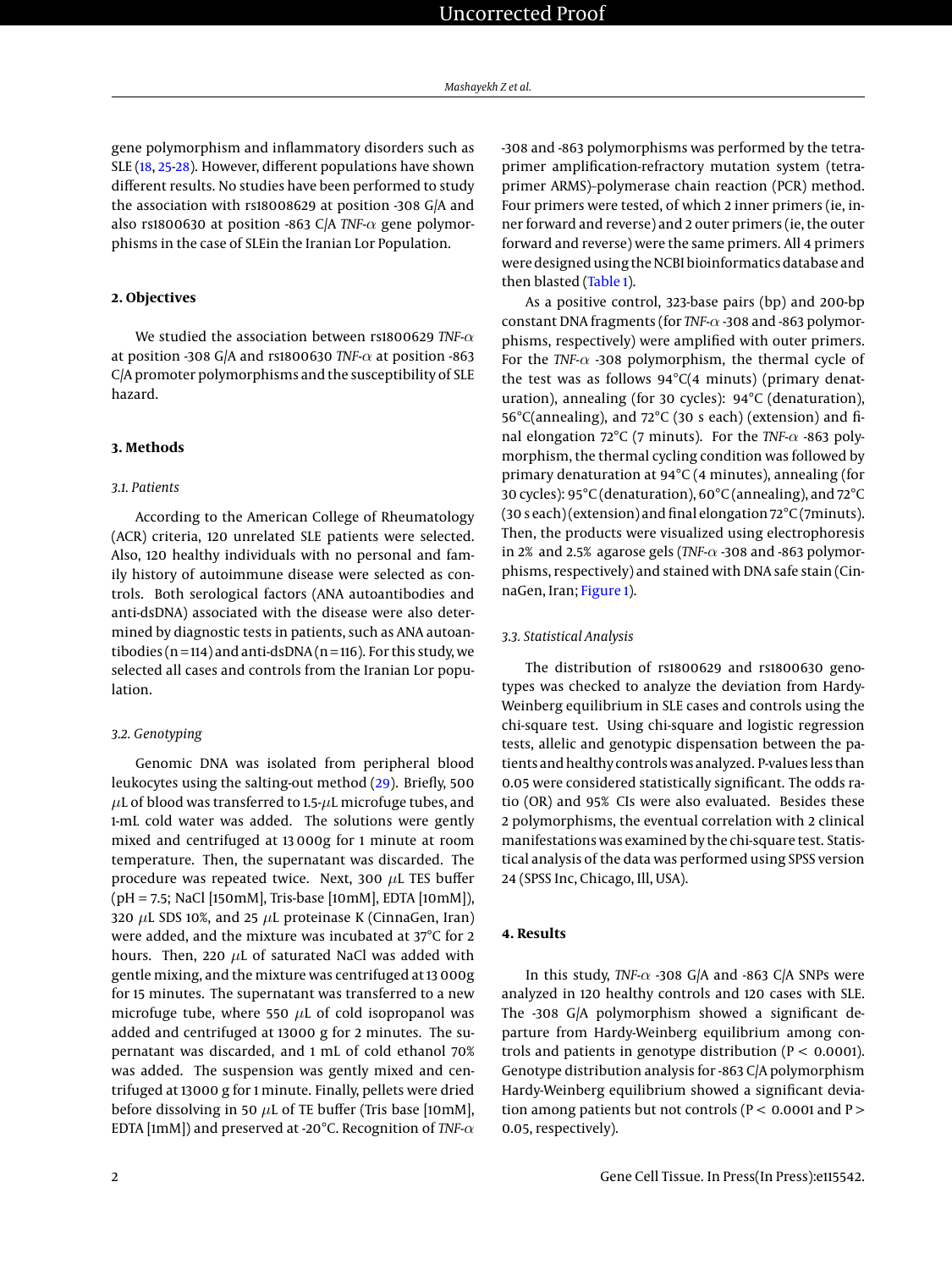| Mashayekh Z et al. |  |  |  |
|--------------------|--|--|--|
|--------------------|--|--|--|

<span id="page-2-0"></span>

| Table 1. Forward and Reverse Primer Sequences Used for the Tetra-Primer Amplification-Refractory Mutation System-Polymerase Chain Reaction Method |                                |                                 |                   |  |
|---------------------------------------------------------------------------------------------------------------------------------------------------|--------------------------------|---------------------------------|-------------------|--|
| Name                                                                                                                                              | <b>Primer Sequence</b>         | <b>PCR Product</b><br><b>Tm</b> |                   |  |
| Rs1800629                                                                                                                                         |                                |                                 |                   |  |
| Outer forward                                                                                                                                     | 5'-GGACCCAAACACAGGCCTCAG-3'    | 60.2                            | 323 bp            |  |
| Outer reverse                                                                                                                                     | 5'-TCCTCCCTGCTCCGATTCC-3'      | 61.2                            |                   |  |
| Inner forward                                                                                                                                     | 5'-GGCAATAGGTTTTGAGGGCGAGGG-3' | 62.2                            | 217 bp            |  |
| Inner reverse                                                                                                                                     | 5'-GGAGGCTGAACCCCGTACT-3'      | 62.1                            | 106 bp            |  |
| Rs1800630                                                                                                                                         |                                |                                 |                   |  |
| Outer forward                                                                                                                                     | 5'-GGCTCTGAGGAATGGGTTAC-3'     | 57.67                           | 200 <sub>bp</sub> |  |
| Outer reverse                                                                                                                                     | 5'-TGGCCATATCTTCTTAAACGT-3'    | 55.01                           |                   |  |
| Inner forward                                                                                                                                     | 5'-TCGAGTATGGGGACCCCCA-3'      | 60.46                           | 121 bp            |  |
| Inner reverse                                                                                                                                     | 5'-ATGGCCCTGTCTTCGTTAAGG-3'    | 62.5                            | 158 bp            |  |

<span id="page-2-1"></span>



#### *4.1. Characteristics of Cases and Controls*

The chi-square test ( $\chi^2$  test) showed no significant association between gender and disease incidence ( $P = 0.244$ ). The *t*-test for both independent samples indicated that age dissimilarity observed between the patient and control groups was statistically significant ( $P = 0.01$ ). It means that the average age was higher in the control group than in the patient group. However, since this disease often occurs at an early age, it is concluded that our control subjects are perfectly matched for differentiation with our patients.

# *4.2. Allele and Genotype Frequencies of TNF-*α *Genetic Polymorphisms*

For both *TNF-*α genetic polymorphisms, allele and genotype frequencies were calculated [\(Table 2\)](#page-3-0). The -308 G/A SNP (rs1800629) allele frequency was not remarkably different. The frequency analysis of the A allele at position -863 of the *TNF-*α gene was remarkably higher in SLE cases than in healthy controls (OR = 3.426; 95% CI, 1.985 - 5.914). Accordingly, it is concluded that the AA genotype is correlated with an increased hazard of SLE disease (OR = 4.489; 95% CI, 2.464 - 8.177; P < 0.0001).

# *4.3. TNF-*α *Genetic Polymorphisms and Clinical Features of SLE*

The possible association between rs1800629 and rs1800630 *TNF-*α SNPs and both clinical features of SLE patients (ie, ANA  $[n = 114]$  and anti-dsDNA antibodies  $[n = 114]$ 116]) were analyzed [\(Table 3\)](#page-3-1). No statistically significant correlation was observed between these 2 polymorphisms and the clinical features of SLE patients.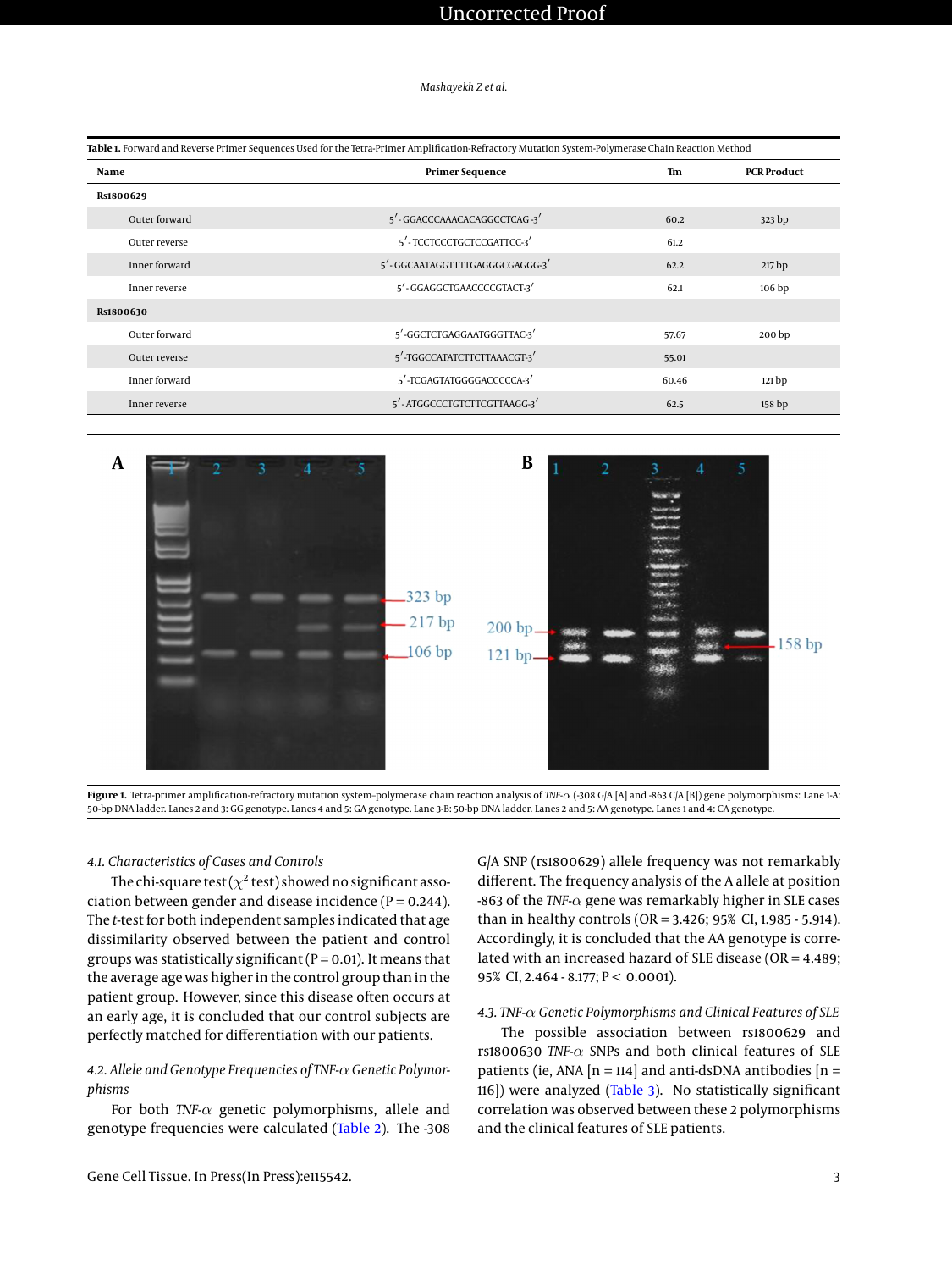<span id="page-3-0"></span>

| Table 2. Allele and Genotype Frequencies of the TNF- $\alpha$ Gene in Systemic Lupus Erythematosus Patients and Controls <sup>a</sup> |             |             |          |                        |
|---------------------------------------------------------------------------------------------------------------------------------------|-------------|-------------|----------|------------------------|
| Gene Name SNP Database ID (Cucleotide Change)                                                                                         | <b>SLE</b>  | Controls    | P-Value  | Odds Ratio (95% CI)    |
| rs1800629 (-308G>A)                                                                                                                   |             |             | 0.341    | 1.322 (0.744 - 2.347)  |
| A/A                                                                                                                                   | 30(0.25)    | 35(31.7)    |          |                        |
| G/A                                                                                                                                   | 90(0.75)    | 85 (68.3)   |          |                        |
| G/G                                                                                                                                   | $\mathbf 0$ | $\bf{0}$    |          |                        |
| <b>Alleles</b>                                                                                                                        |             |             |          | 1.178 (0.810 - 1.712)  |
| A                                                                                                                                     | 150(62.5)   | 158 (65.83) | 0.391    |                        |
| ${\bf G}$                                                                                                                             | 90(37.5)    | 82 (34.167) |          |                        |
| rs1800630 (-863C>A)                                                                                                                   |             |             | < 0.0001 | $4.489(2.464 - 8.177)$ |
| A/A                                                                                                                                   | 63(52.5)    | 101(84.17)  |          |                        |
| C/A                                                                                                                                   | 57(47.5)    | 19 (15.84)  |          |                        |
| C/C                                                                                                                                   | $\mathbf 0$ | $\bf{0}$    |          |                        |
| <b>Alleles</b>                                                                                                                        |             |             |          | $3.426(1.985 - 5.914)$ |
| A                                                                                                                                     | 183 (91.67) | 220 (76.25) | < 0.0001 |                        |
| $\mathsf{C}$                                                                                                                          | 57(7.916)   | 19 (23.75)  |          |                        |

Abbreviations: *TNF-α*, tumor necrosis factor α; SLE, systemic lupus erythematosus.<br><sup>a</sup> Values are expressed as No. (%). P-values less than 0.05 were considered statistically significant.

<span id="page-3-1"></span>**Table 3.** Allele and Genotype Frequencies of *TNF-*α -308 G/A and -863 C/A Genetic Polymorphisms of Systemic Lupus Erythematosus Patients with Serological Characteristic

| <b>Serological Features</b> | Rs1800629   |         | <b>Serological Features</b> |            | Rs1800630 |  |
|-----------------------------|-------------|---------|-----------------------------|------------|-----------|--|
|                             | No. (%)     | P-Value |                             | No. (%)    | P-Value   |  |
| $ANA (+)$                   |             | 0.390   |                             |            | 0.875     |  |
| $AA(\%)$                    | 100(43.5)   |         | $A(\%)$                     | 87 (38.16) |           |  |
| $G(\%)$                     | 14 (6.141)  |         | $C(\%)$                     | 27(11.48)  |           |  |
| $ANA(-)$                    |             |         |                             |            |           |  |
| $AA(\%)$                    | 104(45.61)  |         | $AA(\%)$                    | 30 (26.32) |           |  |
| $GA(\%)$                    | 14(24.57)   |         | $CA(\%)$                    | 27(23.68)  |           |  |
| $ANA(-)$                    |             |         |                             |            |           |  |
| $AA(\%)$                    | 47(41.22)   |         | $AA(\%)$                    | 31(27.19)  |           |  |
| $GA(\%)$                    | 10(8.78)    |         | $CA(\%)$                    | 26(22.8)   |           |  |
| Anti-dsDNA $(+)$            |             |         |                             |            |           |  |
| $A(\%)$                     | 99 (42.67)  |         | $A(\%)$                     | 85 (36.64) |           |  |
| $G(\%)$                     | 13(5.61)    |         | $C(\%)$                     | 27(11.64)  |           |  |
| Anti-dsDNA(-)               |             |         |                             |            |           |  |
| $A(\%)$                     | 109 (46.98) |         | $A(\%)$                     | 94 (40.52) |           |  |
| $G(\%)$                     | 11(4.75)    |         | $C(\%)$                     | 26 (11.20) |           |  |
| Anti-dsDNA $(+)$            | 0.543       |         |                             | 0.658      |           |  |
| $AA(\%)$                    | 43 (37.06)  |         | $AA(\%)$                    | 29(25)     |           |  |
| $GA(\%)$                    | 13 (11.20)  |         | $CA(\%)$                    | 27(23.28)  |           |  |
| Anti-dsDNA(-)               | 0.517       |         |                             | 0.589      |           |  |
| $AA(\%)$                    | 49 (42.25)  |         | $AA(\%)$                    |            |           |  |
| GA(X)                       | 11(9.48)    |         | CA(%)                       |            |           |  |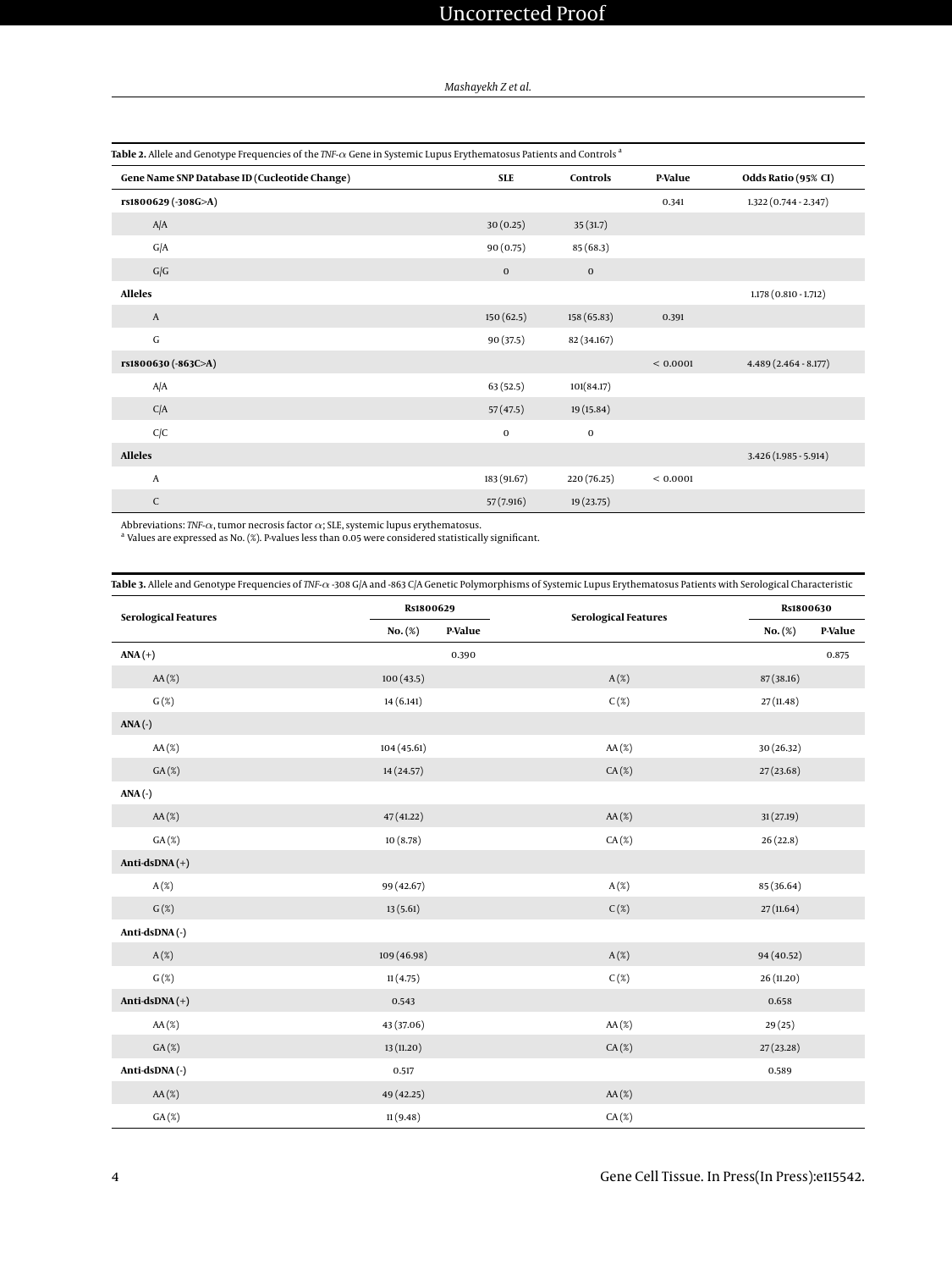# **5. Discussion**

In different ethnic groups, studies have suggested a correlation between *TNF-*α polymorphisms and SLE risk [\(30,](#page-5-17) [31\)](#page-5-18). However, the effect of the *TNF-*α polymorphism on the ability of SLE disease is yet unclear. Some studies have shown that the *TNF-* $\alpha$  -308 A allele has a significant transcriptional effect, but others have claimed that this polymorphism has no effects on *TNF-*α function [\(31-](#page-5-18)[35\)](#page-5-19). The results of this study confirmed the association between the *TNF-*α -308 G/A allele and SLE, as it has been found in most populations, including Taiwanese patients [\(25\)](#page-5-14). The current study indicated that none of the genotype and allele frequencies of the re1800629 polymorphism at position - 308 G/A were remarkably associated with Lor SLE patients compared to controls. Generally, the results of association studies on different populations between re1800629 and rs1800630 and susceptibility of SLE risk are different. In Caucasian SLE patients, Tsuchiya et al showed that -863A, -308G haplotypes were associated with disease intensity [\(36\)](#page-5-20), whereas McHugh et al showed no significant association between -863A, -308G and disease risk [\(37\)](#page-5-21). Our results suggested that allele and genotype frequencies of rs1800630 were significantly associated with SLE in the Iranian Lor population. Functional analysis of the rs1800630 polymorphism in the promoter domain of *TNF-*α at position -863 showed contradictory results. Although the association between *TNF-*α gene polymorphisms and SLE is ambiguous in different ethnic histories, the -863 C allele may play a role in susceptibility to SLE in the Lor population, partially through their higher promoter occupation of *TNF-*α production.

Our statistical analysis showed no significant relationship between anti-dsDNA and ANA with the type of the genotype. Consequently, further studies are required in this respect between various Iranian populations and the increased potential of SLE hazard.

#### *5.1. Conclusions*

This study showed that *TNF-*α -863 SNP was associated with SLE in the examined patients. No significant association was observed between clinical features of SLE patients and these *TNF-*α promoter gene polymorphisms. This indicates that further studies with larger sample sizes on different populations are needed to find the exact role of this gene.

### **Acknowledgments**

We thank all individuals who participated in this study.

#### **Footnotes**

**Authors' Contribution:** S. A. K. N. designed the project, supervised the research, and edited the manuscript. Z. M. and M. R. performed the experiments, collected the data, and wrote the manuscript.

**Conflict of Interests:** The authors have no conflicts of interest relevant to this article.

**Data Reproducibility:** The data presented in this study are openly available in one of the repositories or will be available on request from the corresponding author by this journal representative at any time during submission or after publication. Otherwise, all consequences of possible withdrawal or future retraction will be with the corresponding author.

**Ethical Approval:** This study was approved by the Ethics Committee of Lorestan University of Medical Sciences (code: IR.LUMS.REC.1396.318).

**Funding/Support:** This study was supported by Shahid Chamran University of Ahvaz under Grant No. SCU.SB99.78.

**Informed Consent:** Informed Consent was signed by the study participants.

#### **References**

- <span id="page-4-0"></span>1. Petri M, Orbai AM, Alarcon GS, Gordon C, Merrill JT, Fortin PR, et al. Derivation and validation of the Systemic Lupus International Collaborating Clinics classification criteria for systemic lupus erythematosus. *Arthritis Rheum*. 2012;**64**(8):2677–86. doi: [10.1002/art.34473.](http://dx.doi.org/10.1002/art.34473) [PubMed: [22553077\]](http://www.ncbi.nlm.nih.gov/pubmed/22553077). [PubMed Central: [PMC3409311\]](https://www.ncbi.nlm.nih.gov/pmc/articles/PMC3409311).
- 2. Ejtehadi A, Roghanian R, Bonakdar SZ. Association of Helicobacter pylori Infection with Systemic Lupus Erythematosus. *J Clin Cell Immunol*. 2017;**8**(6):2. doi: [10.4172/2155-9899.1000528.](http://dx.doi.org/10.4172/2155-9899.1000528)
- <span id="page-4-1"></span>3. Shahrokhi SZ, Kazemi Nezhad SR, Baharvand Ahmadi S, Akhoond MR. Association Study of the PTPN22 Gene Polymorphisms with Systemic Lupus Erythematosus in Lorestan Province of Iran. *Gene Cell Tissue*. 2017;**In Press**(In Press). doi: [10.5812/gct.12023.](http://dx.doi.org/10.5812/gct.12023)
- <span id="page-4-2"></span>4. Fourati H. Genetic Factors Contributing to Systemic Lupus Erythematosus in Tunisian Patients. *J Clin Cell Immunol*. 2012;**3**(4). doi: [10.4172/2155-9899.1000129.](http://dx.doi.org/10.4172/2155-9899.1000129)
- <span id="page-4-3"></span>5. Lau CS, Yin G, Mok MY. Ethnic and geographical differences in systemic lupus erythematosus: an overview. *Lupus*. 2006;**15**(11):715–9. doi: [10.1177/0961203306072311.](http://dx.doi.org/10.1177/0961203306072311) [PubMed: [17153840\]](http://www.ncbi.nlm.nih.gov/pubmed/17153840).
- <span id="page-4-4"></span>6. Lin YJ, Wan L, Sheu JJ, Huang CM, Lin CW, Lan YC, et al. G/T polymorphism in the interleukin-2 exon 1 region among Han Chinese systemic lupus erythematosus patients in Taiwan. *Clin Immunol*. 2008;**129**(1):36–9. doi: [10.1016/j.clim.2008.05.011.](http://dx.doi.org/10.1016/j.clim.2008.05.011) [PubMed: [18650128\]](http://www.ncbi.nlm.nih.gov/pubmed/18650128).
- 7. Lin YJ, Wan L, Lee CC, Huang CM, Tsai Y, Tsai CH, et al. Disease association of the interleukin-18 promoter polymorphisms in Taiwan Chinese systemic lupus erythematosus patients. *Genes Immun*. 2007;**8**(4):302–7. doi: [10.1038/sj.gene.6364387.](http://dx.doi.org/10.1038/sj.gene.6364387) [PubMed: [17361200\]](http://www.ncbi.nlm.nih.gov/pubmed/17361200).
- 8. Lin YJ, Wan L, Sheu JJ, Huang CM, Lin CW, Lan YC, et al. A/C polymorphism in the interleukin-18 coding region among Taiwanese systemic lupus erythematosus patients. *Lupus*. 2008;**17**(2):124–7. doi: [10.1177/0961203307086031.](http://dx.doi.org/10.1177/0961203307086031) [PubMed: [18250135\]](http://www.ncbi.nlm.nih.gov/pubmed/18250135).
- <span id="page-4-5"></span>9. Cunninghame Graham DS, Graham RR, Manku H, Wong AK, Whittaker JC, Gaffney PM, et al. Polymorphism at the TNF superfamily gene TNFSF4 confers susceptibility to systemic lupus erythematosus. *Nat*